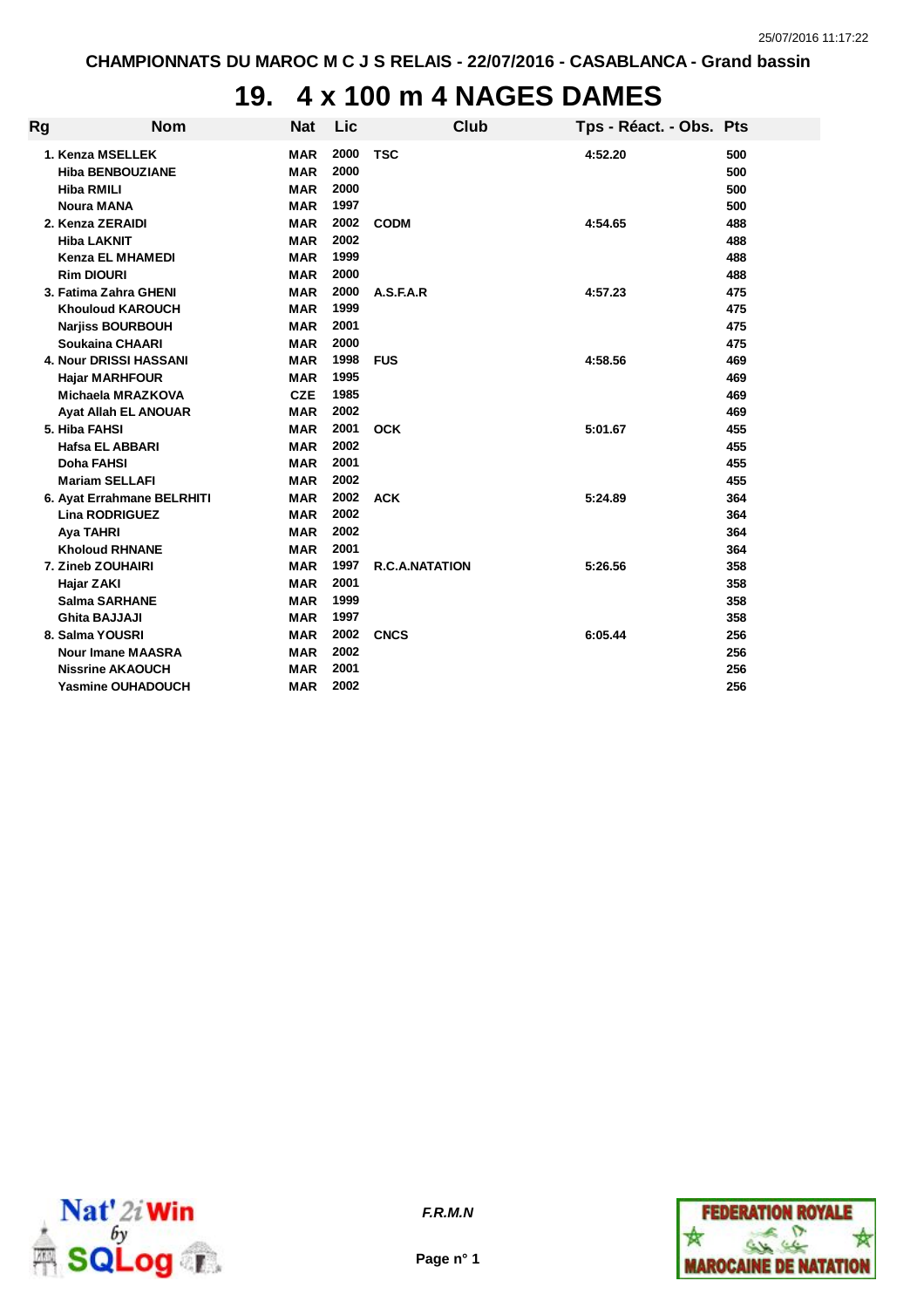# **20. 4 x 100 m 4 NAGES MESSIEURS**

*NRN = Nouveau record National*

| Rg | <b>Nom</b>                                                                                                 | Nat                                                                | Lic.                                 | Club                  | Tps - Réact. - Obs. Pts |                                 |
|----|------------------------------------------------------------------------------------------------------------|--------------------------------------------------------------------|--------------------------------------|-----------------------|-------------------------|---------------------------------|
|    | 1. Adil ASSOUAB<br><b>Ahmed Reda ENNAIM</b><br>Nouaâmane BATAHI<br><b>Mehdi ZERAIDI</b>                    | <b>MAR</b><br><b>MAR</b><br><b>MAR</b><br><b>MAR</b>               | 1992<br>1996<br>1994<br>1994         | <b>CODM</b>           | <b>NRN</b><br>3:57.93   | 661<br>661<br>661<br>661        |
|    | 2. Badr BEN ASSILA<br><b>Bakr KZIBER</b><br><b>Soufiane CHAARI</b>                                         | <b>MAR</b><br><b>MAR</b><br><b>MAR</b>                             | 1998<br>1998<br>1999                 | A.S.F.A.R             | 4:12.69                 | 551<br>551<br>551               |
|    | Karim MANNOZZI<br>3. Ismail LAHRICHI<br>Almehdi EL BOUHTOURI<br>Imad EL MOUSTAKIM<br><b>Elmehdi HANINE</b> | <b>MAR</b><br><b>MAR</b><br><b>MAR</b><br><b>MAR</b><br><b>MAR</b> | 1989<br>1999<br>1995<br>1999<br>1993 | <b>R.C.A.NATATION</b> | 4:15.69                 | 551<br>532<br>532<br>532<br>532 |
|    | 4. Nouamane HAOUATI<br>Mehdi SLAOUI<br><b>Ahmed BENAAMAR</b><br><b>Ali SADOUK</b>                          | <b>MAR</b><br><b>MAR</b><br><b>MAR</b><br><b>MAR</b>               | 1997<br>1990<br>1996<br>1999         | <b>USF</b>            | 4:24.31                 | 482<br>482<br>482<br>482        |
|    | 5. Ali HEMRI<br><b>Achraf AZEROUAL</b><br><b>Youssef HEMRI</b><br><b>Yassine EL OMARI</b>                  | <b>MAR</b><br><b>MAR</b><br><b>MAR</b><br><b>MAR</b>               | 2001<br>1996<br>2001<br>2002         | <b>ACK</b>            | 4:34.00                 | 432<br>432<br>432<br>432        |
|    | 6. Mehdi LAFKIHI<br><b>Hatim LAFKIHI</b><br><b>Ibrahim AMARHOUS</b><br><b>Mouad MAKY</b>                   | <b>MAR</b><br><b>MAR</b><br><b>MAR</b><br><b>MAR</b>               | 1999<br>1995<br>1999<br>2000         | <b>TSC</b>            | 5:05.82                 | 311<br>311<br>311<br>311        |



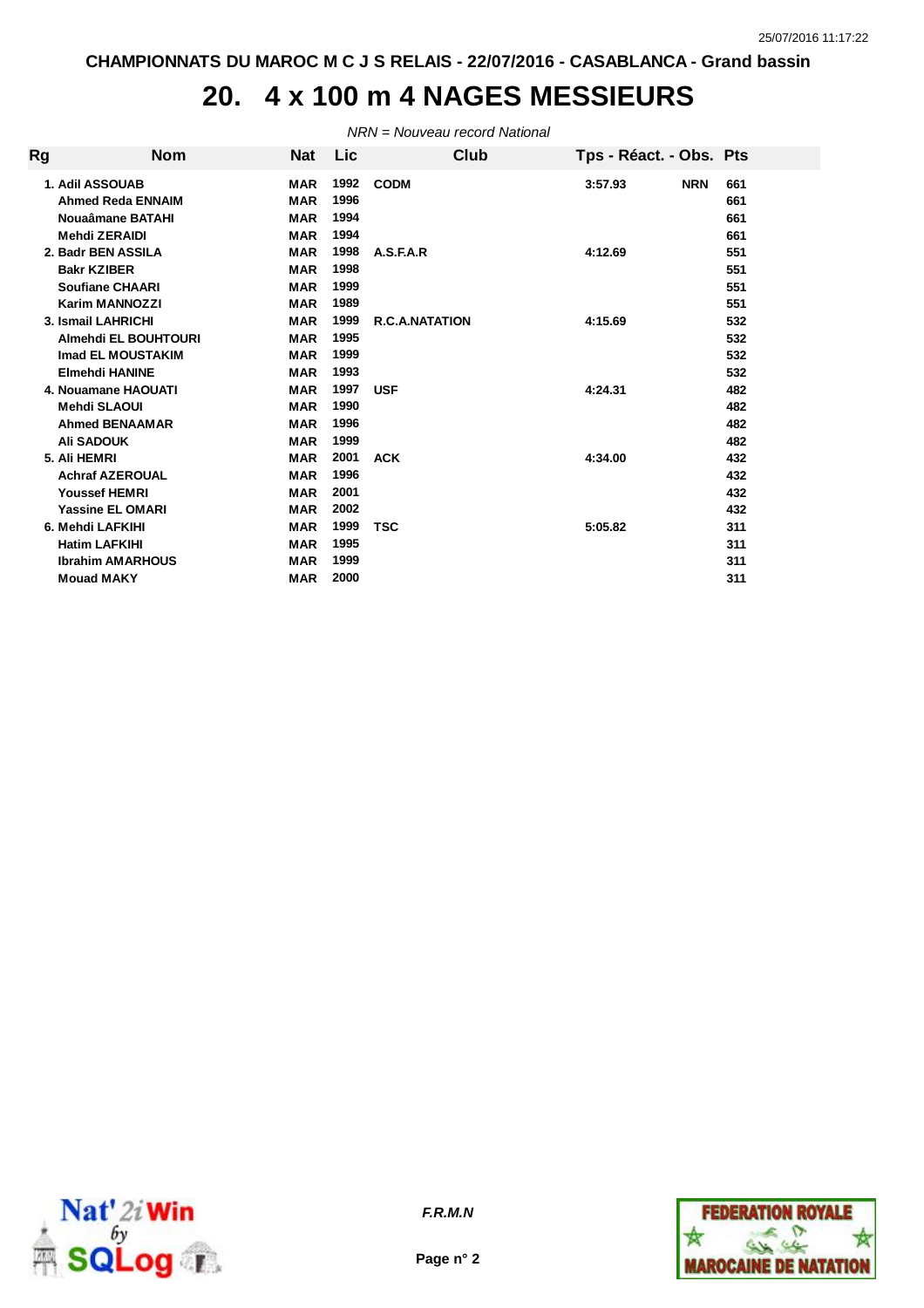## **29. 4 x 100 m NAGE LIBRE MESSIEURS**

| Rg | <b>Nom</b>                       | <b>Nat</b> | Lic  | <b>Club</b>           | Tps - Réact. - Obs. Pts |     |
|----|----------------------------------|------------|------|-----------------------|-------------------------|-----|
|    | <b>1. Souhail HAMOUCHANE</b>     | <b>MAR</b> | 1997 | <b>CODM</b>           | 3:36.00                 | 661 |
|    | <b>Adil ASSOUAB</b>              | <b>MAR</b> | 1992 |                       |                         | 661 |
|    | <b>Mehdi ZERAIDI</b>             | <b>MAR</b> | 1994 |                       |                         | 661 |
|    | Mehdi AYOUBI                     | <b>MAR</b> | 1998 |                       |                         | 661 |
|    | 2. Ahmed Wdia BELAFKIH           | MAR        | 1999 | A.S.F.A.R             | 3:42.72                 | 603 |
|    | <b>Youssef ALAOUI EL MDARHRI</b> | MAR        | 1998 |                       |                         | 603 |
|    | <b>Karim MANNOZZI</b>            | <b>MAR</b> | 1989 |                       |                         | 603 |
|    | <b>Badr BEN ASSILA</b>           | <b>MAR</b> | 1998 |                       |                         | 603 |
|    | 3. Elmehdi HANINE                | <b>MAR</b> | 1993 | <b>R.C.A.NATATION</b> | 3:49.17                 | 554 |
|    | <b>Mouad EL MOUSTAKIM</b>        | <b>MAR</b> | 1999 |                       |                         | 554 |
|    | Imad EL MOUSTAKIM                | <b>MAR</b> | 1999 |                       |                         | 554 |
|    | <b>Ismail LAHRICHI</b>           | <b>MAR</b> | 1999 |                       |                         | 554 |
|    | <b>4. Ali SADOUK</b>             | MAR        | 1999 | <b>USF</b>            | 3:51.21                 | 539 |
|    | <b>Ahmed BENAAMAR</b>            | MAR        | 1996 |                       |                         | 539 |
|    | <b>Mehdi SLAOUI</b>              | <b>MAR</b> | 1990 |                       |                         | 539 |
|    | <b>Nouamane HAOUATI</b>          | <b>MAR</b> | 1997 |                       |                         | 539 |
|    | 5. Hatim LAFKIHI                 | <b>MAR</b> | 1995 | <b>TSC</b>            | 4:03.01                 | 464 |
|    | <b>Mouad MAKY</b>                | <b>MAR</b> | 2000 |                       |                         | 464 |
|    | Mehdi LAFKIHI                    | <b>MAR</b> | 1999 |                       |                         | 464 |
|    | <b>Ibrahim AMARHOUS</b>          | MAR        | 1999 |                       |                         | 464 |
|    | 6. Badr EL BANAR                 | MAR        | 1993 | <b>ADM</b>            | 4:15.65                 | 399 |
|    | <b>Mohamed OUAHMID</b>           | <b>MAR</b> | 1998 |                       |                         | 399 |
|    | <b>Hamza EZZAHER</b>             | <b>MAR</b> | 1998 |                       |                         | 399 |
|    | <b>Omar HASSOUNI</b>             | <b>MAR</b> | 2001 |                       |                         | 399 |
|    | 7. Yassine EL OMARI              | MAR        | 2002 | <b>ACK</b>            | 4:19.19                 | 383 |
|    | Ali HEMRI                        | MAR        | 2001 |                       |                         | 383 |
|    | <b>Achraf AZEROUAL</b>           | MAR        | 1996 |                       |                         | 383 |
|    | <b>Yassine CHAGH</b>             | MAR        | 2001 |                       |                         | 383 |
|    | 8. Mehdi MARCHICH                | MAR        | 1999 | <b>CSE</b>            | 4:22.70                 | 367 |
|    | <b>Yassine SELLEK</b>            | <b>MAR</b> | 2002 |                       |                         | 367 |
|    | <b>Youssef SADAK</b>             | <b>MAR</b> | 2001 |                       |                         | 367 |
|    | <b>Yasser AYANE</b>              | <b>MAR</b> | 2001 |                       |                         | 367 |
|    | 9. Amine BENAMAR                 | <b>MAR</b> | 2002 | <b>CNN</b>            | 4:53.31                 | 264 |
|    | <b>Youssef SALAMAT</b>           | MAR        | 2001 |                       |                         | 264 |
|    | <b>Mohamed Amine ACHIBANE</b>    | MAR        | 2002 |                       |                         | 264 |
|    | <b>Nizar BENSAID</b>             | MAR        | 1994 |                       |                         | 264 |
|    |                                  |            |      |                       |                         |     |



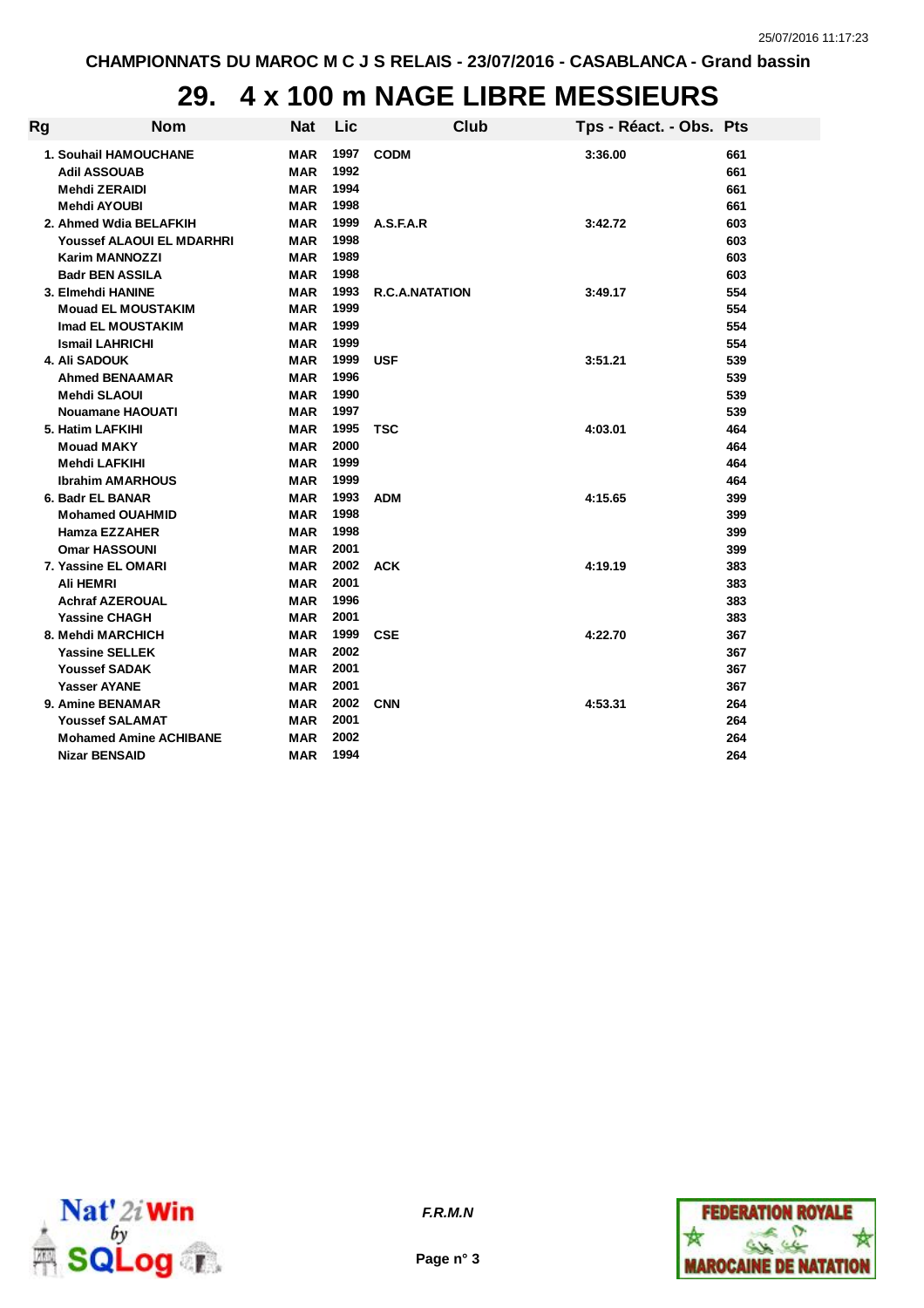# **30. 4 x 100 m NAGE LIBRE DAMES**

| Rg | <b>Nom</b>                                                                                       | <b>Nat</b>                                           | Lic                          | Club                  | Tps - Réact. - Obs. Pts |                          |
|----|--------------------------------------------------------------------------------------------------|------------------------------------------------------|------------------------------|-----------------------|-------------------------|--------------------------|
|    | 1. Kenza MSELLEK<br><b>Hiba BENBOUZIANE</b><br><b>Hajar RACHDI</b><br><b>Noura MANA</b>          | <b>MAR</b><br><b>MAR</b><br><b>MAR</b><br><b>MAR</b> | 2000<br>2000<br>2000<br>1997 | <b>TSC</b>            | 4:15.38                 | 563<br>563<br>563<br>563 |
|    | 2. Hiba FAHSI<br><b>Mariam SELLAFI</b><br>Hafsa EL ABBARI<br>Doha FAHSI                          | <b>MAR</b><br><b>MAR</b><br><b>MAR</b><br><b>MAR</b> | 2001<br>2002<br>2002<br>2001 | <b>OCK</b>            | 4:18.33                 | 544<br>544<br>544<br>544 |
|    | 3. Hiba LAKNIT<br><b>Kenza EL MHAMEDI</b><br><b>Rim DIOURI</b><br><b>Kenza ZERAIDI</b>           | <b>MAR</b><br><b>MAR</b><br><b>MAR</b><br><b>MAR</b> | 2002<br>1999<br>2000<br>2002 | <b>CODM</b>           | 4:26.22                 | 497<br>497<br>497<br>497 |
|    | 4. Khouloud KAROUCH<br><b>Narjiss BOURBOUH</b><br><b>Nissrine BOURBOUH</b><br>Soukaina CHAARI    | <b>MAR</b><br><b>MAR</b><br><b>MAR</b><br><b>MAR</b> | 1999<br>2001<br>2001<br>2000 | A.S.F.A.R             | 4:26.75                 | 494<br>494<br>494<br>494 |
|    | 5. Rim CHAKRI<br><b>Wiame KAFI</b><br><b>Zineb ZOUHAIRI</b><br><b>Salma SARHANE</b>              | <b>MAR</b><br><b>MAR</b><br><b>MAR</b><br><b>MAR</b> | 1997<br>1998<br>1997<br>1999 | <b>R.C.A.NATATION</b> | 4:42.66                 | 415<br>415<br>415<br>415 |
|    | 6. Ayat Errahmane BELRHITI<br><b>Aya TAHRI</b><br><b>Lina RODRIGUEZ</b><br><b>Kholoud RHNANE</b> | <b>MAR</b><br><b>MAR</b><br><b>MAR</b><br><b>MAR</b> | 2002<br>2002<br>2002<br>2001 | <b>ACK</b>            | 4:48.70                 | 390<br>390<br>390<br>390 |



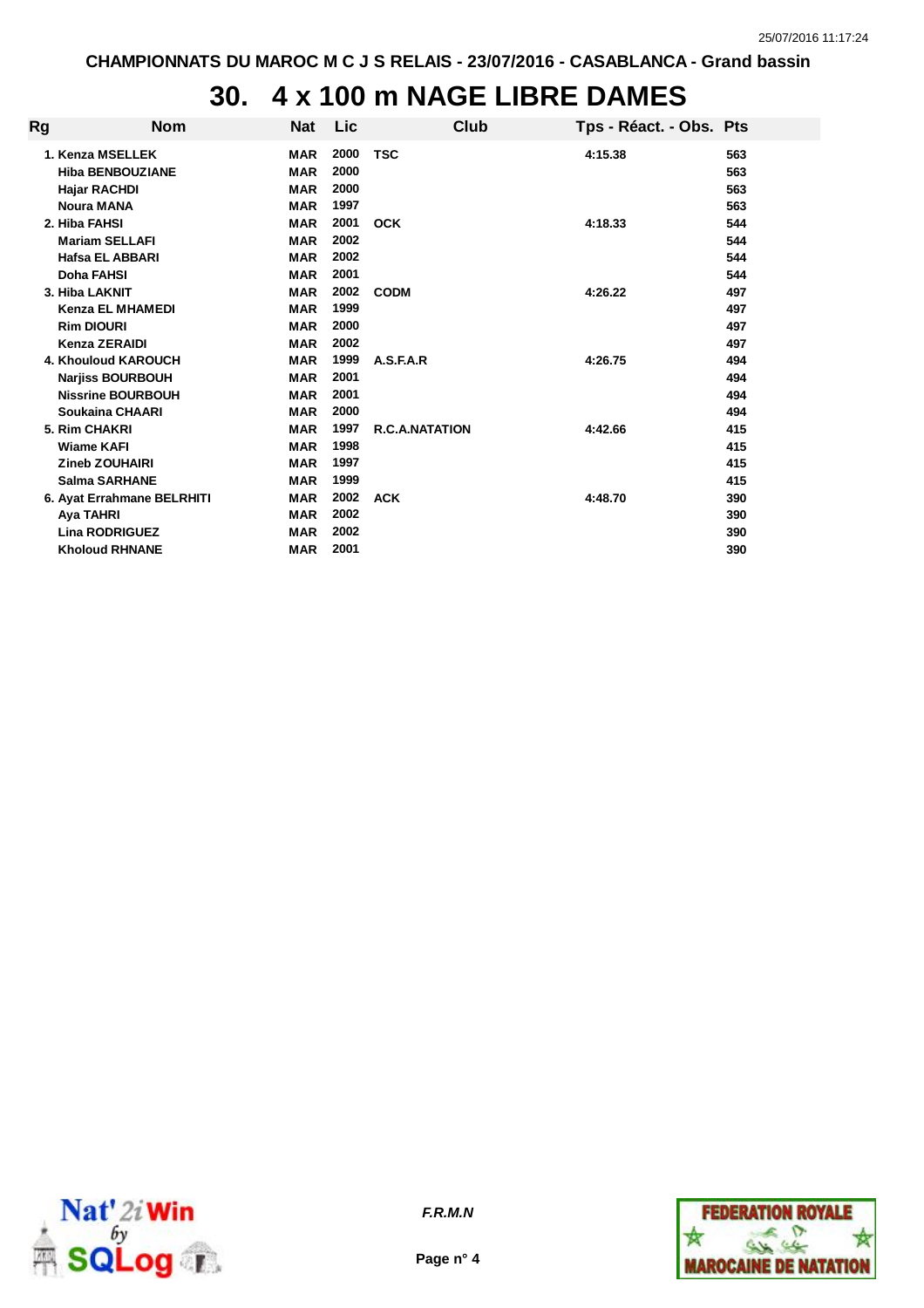## **39. 4 x 200 m NAGE LIBRE MESSIEURS**

| Rg | <b>Nom</b>                                               | Nat                                    | <b>Lic</b>           | Club                  | Tps - Réact. - Obs. Pts |                   |
|----|----------------------------------------------------------|----------------------------------------|----------------------|-----------------------|-------------------------|-------------------|
|    | 1. Said SABER<br><b>Adil ASSOUAB</b><br>Nouaâmane BATAHI | <b>MAR</b><br><b>MAR</b><br><b>MAR</b> | 1995<br>1992<br>1994 | <b>CODM</b>           | 8:14.66                 | 605<br>605<br>605 |
|    | <b>Mehdi AYOUBI</b>                                      | <b>MAR</b>                             | 1998                 |                       |                         | 605               |
|    | 2. Youssef ALAOUI EL MDARHRI                             | <b>MAR</b>                             | 1998                 | A.S.F.A.R             | 8:28.65                 | 557               |
|    | <b>Omar ABROUK</b>                                       | <b>MAR</b>                             | 1998                 |                       |                         | 557               |
|    | <b>Ahmed Wdia BELAFKIH</b>                               | <b>MAR</b>                             | 1999                 |                       |                         | 557               |
|    | <b>Bakr KZIBER</b>                                       | <b>MAR</b>                             | 1998                 |                       |                         | 557               |
|    | 3. Mohamed EL MOUTAQUI                                   | <b>MAR</b>                             | 2001                 | <b>R.C.A.NATATION</b> | 8:31.53                 | 547               |
|    | <b>Elmehdi HANINE</b>                                    | <b>MAR</b>                             | 1993                 |                       |                         | 547               |
|    | <b>Imad EL MOUSTAKIM</b>                                 | <b>MAR</b>                             | 1999                 |                       |                         | 547               |
|    | <b>Ismail LAHRICHI</b>                                   | <b>MAR</b>                             | 1999                 |                       |                         | 547               |
|    | 4. Youssef HEMRI                                         | <b>MAR</b>                             | 2001                 | <b>ACK</b>            | 8:50.59                 | 490               |
|    | <b>Yassine EL OMARI</b>                                  | <b>MAR</b>                             | 2002                 |                       |                         | 490               |
|    | <b>Yassine NIHOU</b>                                     | <b>MAR</b>                             | 2001                 |                       |                         | 490               |
|    | <b>Ali HEMRI</b>                                         | <b>MAR</b>                             | 2001                 |                       |                         | 490               |
|    | 5. Nouamane HAOUATI                                      | <b>MAR</b>                             | 1997                 | <b>USF</b>            | 8:52.55                 | 485               |
|    | <b>Ali SADOUK</b>                                        | <b>MAR</b>                             | 1999                 |                       |                         | 485               |
|    | Hamza BENNOUNA                                           | <b>MAR</b>                             | 2000                 |                       |                         | 485               |
|    | <b>Karim AMARTI</b>                                      | <b>MAR</b>                             | 1998                 |                       |                         | 485               |
|    | 6. Omar HASSOUNI                                         | <b>MAR</b>                             | 2001                 | <b>ADM</b>            | 9:57.52                 | 343               |
|    | <b>Mohamed OUAHMID</b>                                   | <b>MAR</b>                             | 1998                 |                       |                         | 343               |
|    | Hamza EZZAHER                                            | <b>MAR</b>                             | 1998                 |                       |                         | 343               |
|    | <b>Badr HASSOUNI</b>                                     | <b>MAR</b>                             | 1998                 |                       |                         | 343               |